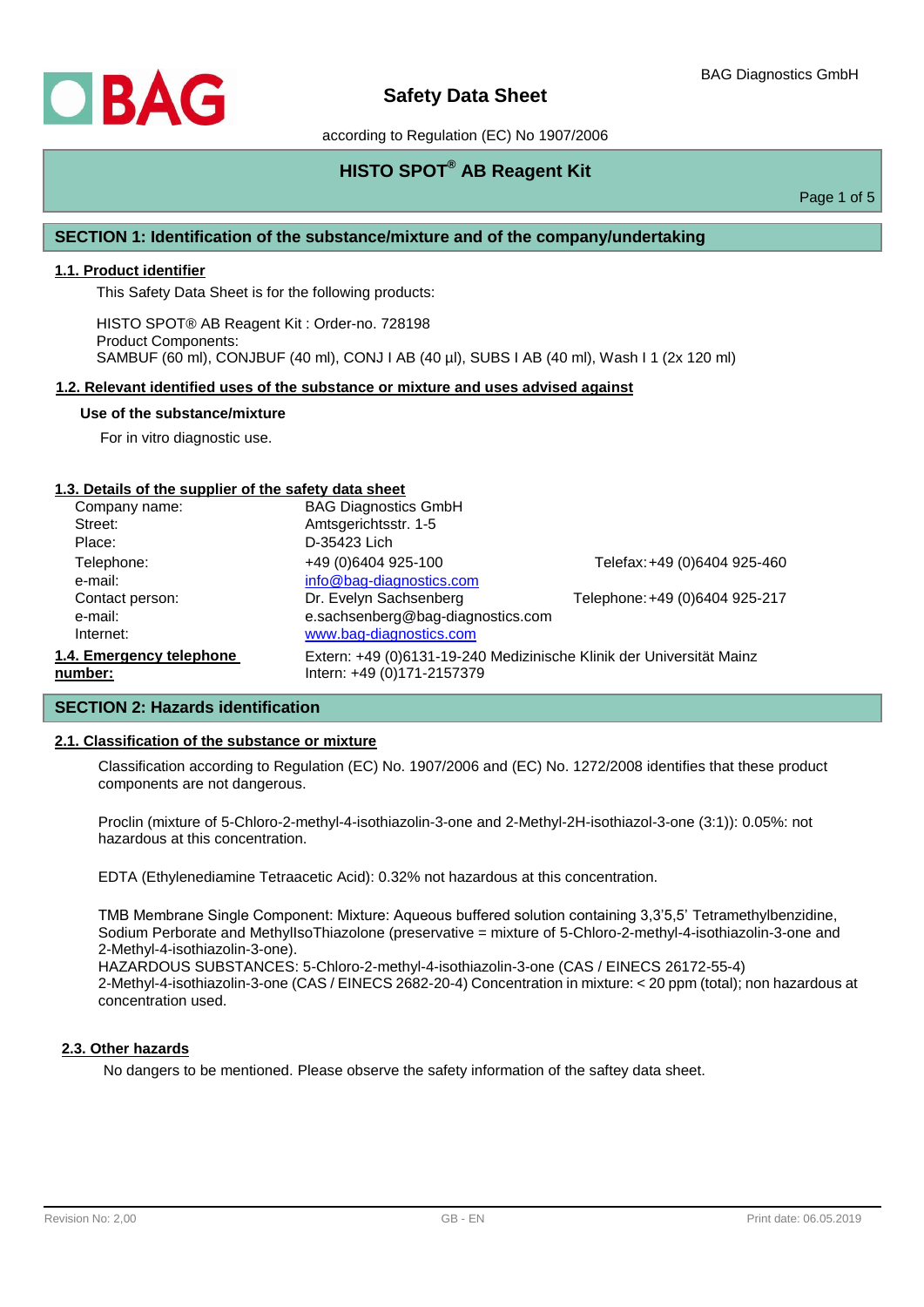

according to Regulation (EC) No 1907/2006

# **HISTO SPOT® AB Reagent Kit**

Page 2 of 5

## **SECTION 3: Composition/information on ingredients**

## **3.2. Mixtures**

## **SAMBUF**

ProClin 300 (CAS Number 55965-84-9): Concentration 0.05% EDTA (CAS Number 60-00-4): Concentration 0.32% Contains material from bovine and avian origin

#### **CONJBUF**

ProClin 300 (CAS Number 55965-84-9): Concentration 0.05% Contains material from bovine and avian origin

CONJ I AB

EDTA (CAS Number 60-00-4): Concentration 0.32% Contains material from bovine and avian origin

#### SUB I AB

TMB Membrane Single Component: Mixture: Aqueous buffered solution containing 3,3'5,5' Tetramethylbenzidine, Sodium Perborate and MethylIsoThiazolone (preservative = mixture of 5-Chloro-2-methyl-4-isothiazolin-3-one and 2-Methyl-4-isothiazolin-3-one).

**WASHBUF** 

ProClin 300 (CAS Number 55965-84-9): Concentration 0.5%

## **SECTION 4: First aid measures**

#### **4.1. Description of first aid measures**

#### **After inhalation**

Aerosols: Provide with fresh air. Seek medical advice.

## **After contact with skin**

On contact with the skin, wash off immediately with soap and water. Seek medical advice.

#### **After contact with eyes**

On contact with the eyes, rinse the eyes with water with the eyelids open for a sufficient length of time, then seek medical (ophthalmological) advice immediately.

## **After ingestion**

Rince out mouth and then drink plenty of water. Seek medical advice.

# **SECTION 5: Firefighting measures**

## **5.1. Extinguishing media**

### **Suitable extinguishing media**

Water. Foam. Dry powder. Carbon dioxide.

## **5.2. Special hazards arising from the substance or mixture**

With heating up or in case of open fire poisonous gases are possible.

#### **5.3. Advice for firefighters**

Wear self-contained breathing apparatus and protective clothing.

## **Additional information**

Do not inhale combustible gases.

# **SECTION 6: Accidental release measures**

# **6.1. Personal precautions, protective equipment and emergency procedures**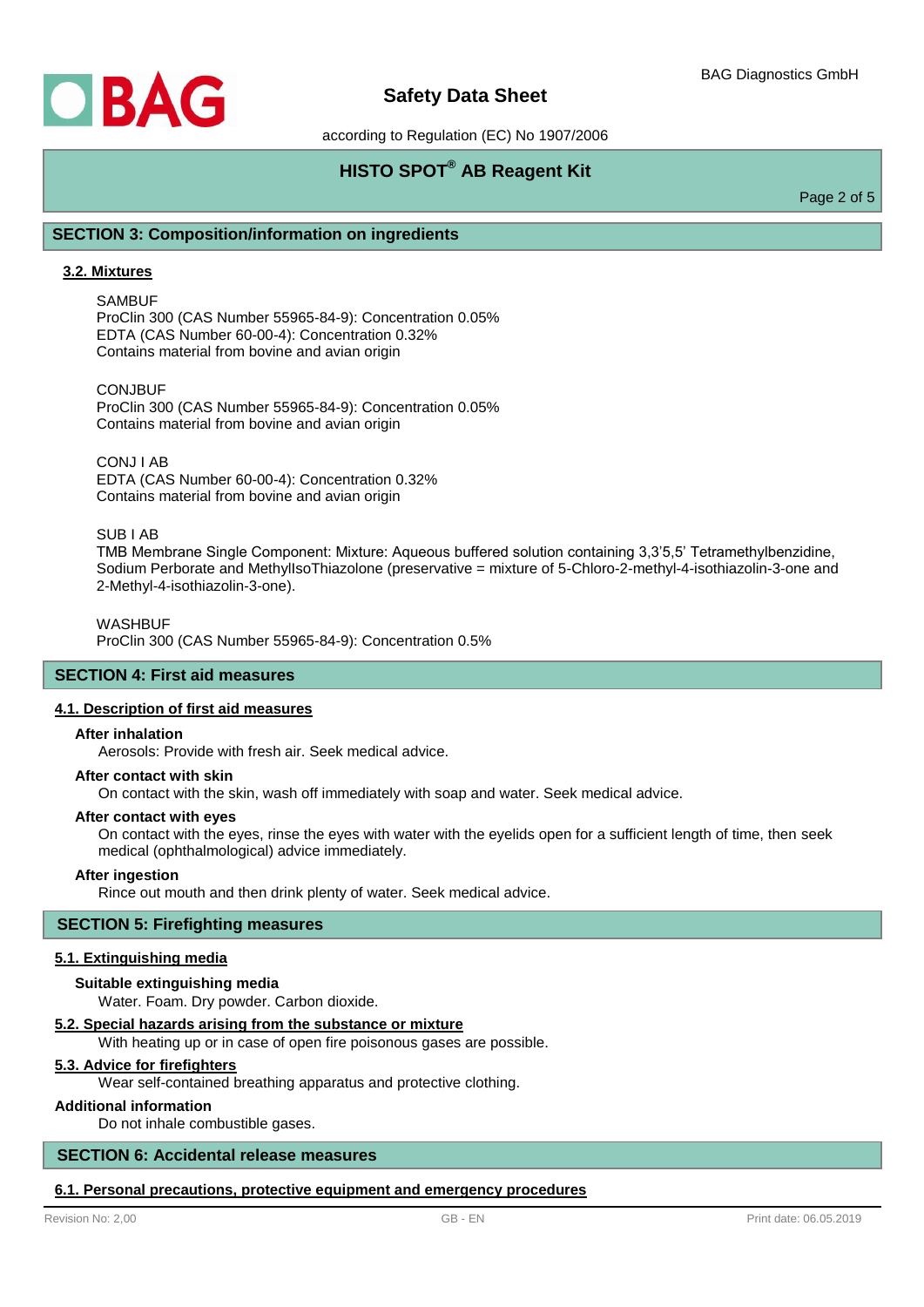

according to Regulation (EC) No 1907/2006

# **HISTO SPOT® AB Reagent Kit**

Page 3 of 5

Ensure adequate ventilation. Avoid contact with skin and eyes.

### **6.2. Environmental precautions**

Do not allow to enter drains/surface waters/groundwater. Treat recovered material as prescribed in "Disposal considerations".

#### **6.3. Methods and material for containment and cleaning up**

Take up buried product. Usual absorbing materials are sufficient.

### **SECTION 7: Handling and storage**

#### **7.1. Precautions for safe handling**

#### **Advice on safe handling**

Observe the general safety regulations for laboratories. Wear suitable protective clothing, gloves and eye/ face protection. Avoid skin and eye contact. Provide sufficient ventilation.

#### **7.2. Conditions for safe storage, including any incompatibilities**

#### **Requirements for storage rooms and vessels**

Storage at 4°C

# **SECTION 8: Exposure controls/personal protection**

### **8.1. Control parameters**

## **8.2. Exposure controls**

#### **Protective and hygiene measures**

While working wear laboratory coats, eye protection and gloves. Always wash hands with water and soap after test procedure. The glove material must be impervious against the product. Due to missing tests, no recommendations regarding the selection of the glove material can be given.

# **SECTION 9: Physical and chemical properties**

#### **9.1. Information on basic physical and chemical properties**

| Physical state: | liquid                             |  |
|-----------------|------------------------------------|--|
| Colour:         | Clear and slightly yellow to amber |  |
| Odour:          | Slight odor of poultry             |  |
| pH-Value:       | not applicable                     |  |

#### **Changes in the physical state**

| not available      |
|--------------------|
| not available      |
| not available      |
| not available      |
| not available      |
| completely mixable |
|                    |

## **SECTION 10: Stability and reactivity**

## **10.1. Reactivity**

No information available

## **10.2. Chemical stability**

No information available

## **10.3. Possibility of hazardous reactions**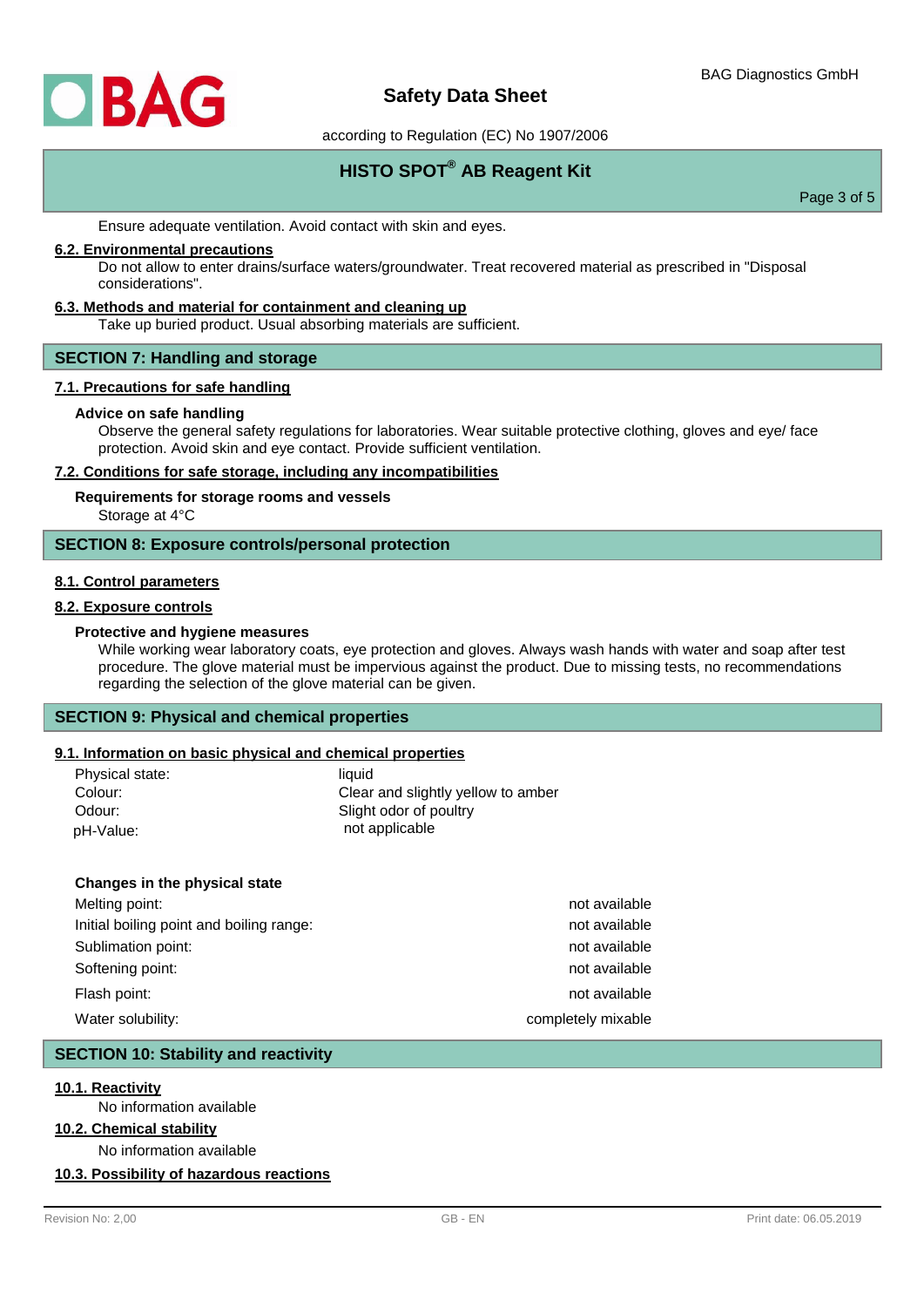according to Regulation (EC) No 1907/2006

# **HISTO SPOT® AB Reagent Kit**

Page 4 of 5

No information available

### **10.4. Conditions to avoid**

Strong heating above room temperature

## **10.5. Incompatible materials**

No information available

## **10.6. Hazardous decomposition products**

No information available

# **SECTION 11: Toxicological information**

#### **11.1. Information on toxicological effects**

## **Acute toxicity**

No harmful effects reported.

#### **Additional information on tests**

Handled properly, no toxic effects are expected. The product has to be handled with the caution usual for chemicals.

## **SECTION 12: Ecological information**

## **12.1. Toxicity**

slightly water contaminating

**12.2. Persistence and degradability**

No data available

## **12.3. Bioaccumulative potential**

No data available

# **12.4. Mobility in soil**

No data available

### **12.5. Results of PBT and vPvB assessment**

No data available

## **SECTION 13: Disposal considerations**

### **13.1. Waste treatment methods**

#### **Advice on disposal**

There are no standardized regulations in EEC for disposal and/ or residual substances. Chemicals, which result as residual substances, are usually hazardous waste. Their removal is regulated by appropriate laws and/ or regulations of the EEC-Member countries as well as for the Federal Republic of Germany. Please contact the competent authority (e.g. waste disposal enterprises).

## **SECTION 14: Transport information**

#### **Other applicable information**

The product is not subordinated to the transportation regulation.

## **SECTION 15: Regulatory information**

## **15.1. Safety, health and environmental regulations/legislation specific for the substance or mixture**

# **National regulatory information**

Water contaminating class (D): 1 - slightly water contaminating

#### **Additional information**

The product is not a hazardous preparation according to Directive 67/548/EEC, 1999/45/EC and Regulation 1272/2008/EC (GHS)